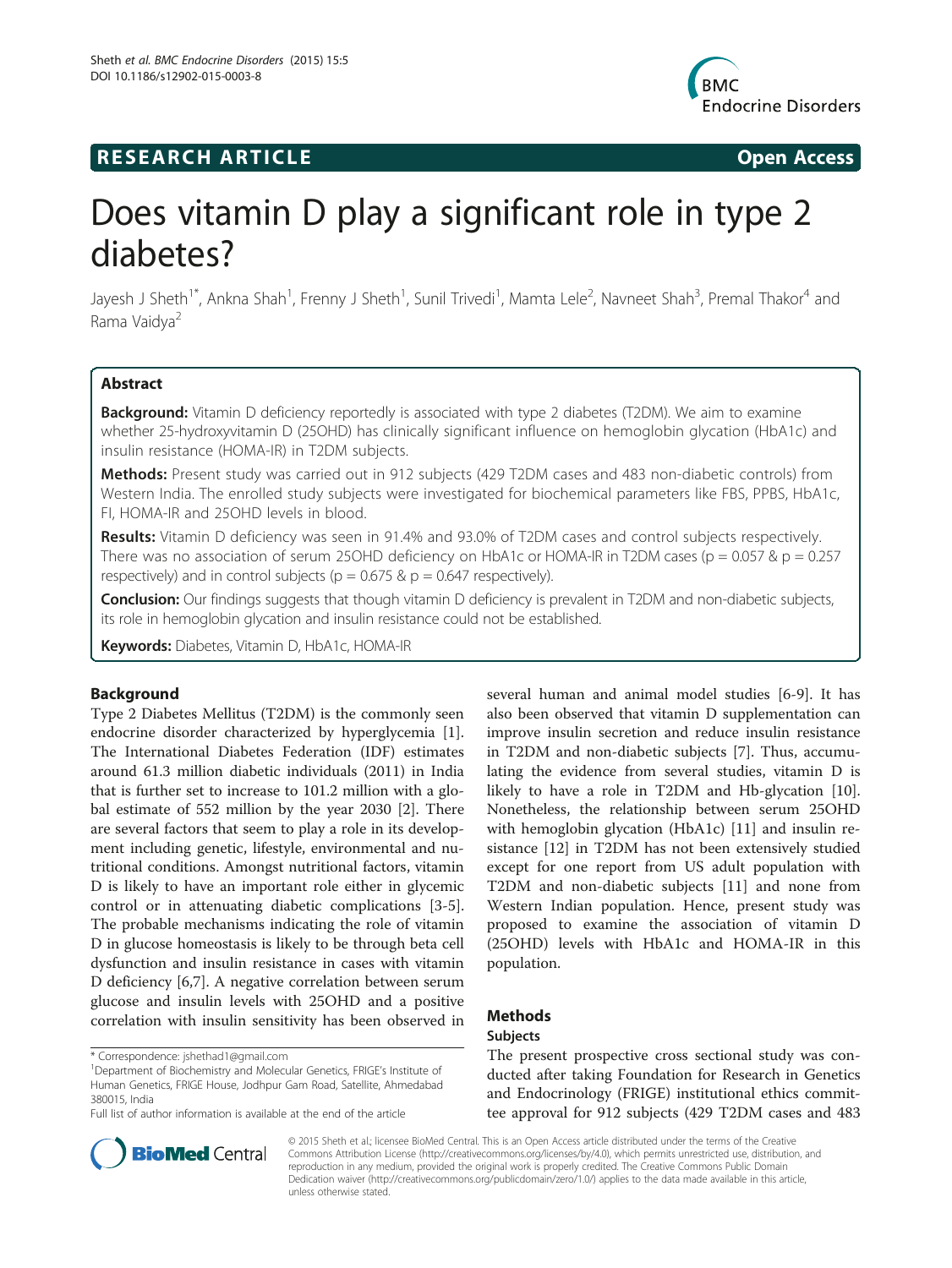non-diabetic controls) of both genders with age ranging from 25 to 86 years. They were selected between April, 2012 to July, 2014 from the Out Patient Departments (OPD) of various diabetologists and through weekly camps at the institute. The participants of the current study were enrolled from an urban metropolitan western Indian population. The inclusion criteria for T2DM subjects were (a) age  $(\geq 25$  years); (b) duration of diabetes ( $\geq 6$  months); and (c) plasma glucose levels (FBS  $\geq 126.0$ ) mg/dl) [\[13](#page-6-0)]. Control subjects recruited in the study were non-diabetic with an inclusion criterion of (a) age  $(≥25$ years); (b) HbA1c level  $\leq$  6.5%; and (c) plasma glucose levels (FBS  $\leq$  110.0 mg/dl). An institutional ethical committee approval and written informed consent was obtained from all the subjects. Subjects with Type 1 Diabetes, lactating and pregnant mothers, those with concomitant illness and intake of vitamin D supplements were excluded from the study. Anthropometric parameters such as age, BMI, waist circumference, waist-hip ratio and duration of diabetes (in T2DM subjects) were recorded for all the study subjects.

Serum levels of 25OHD were stratified into normal ( $\geq$ 30 ng/ml), insufficient ( $\geq$ 20 to <30 ng/ml) and deficient  $\langle$  (<20 ng/ml) [[14](#page-6-0)]. Subsequently, for this study, we considered all 25OHD values of <20 ng/ml as vitamin D deficient and ≥20 ng/ml as non-deficient, with regard to the biological interval used in our laboratory.

#### Anthropometric indices

Weight was measured with light clothes without shoes using digital scale (to the nearest 0.1 kg). Height was measured without shoes using stadiometer (to the nearest 0.1 cm). Waist circumference was measured (to the nearest 0.1 cm). BMI was calculated using the equation "BMI = weight/height<sup>2</sup> (kg/meter<sup>2</sup>)".

### Sample collection and handling

Blood samples were collected in fluoride and serum vaccutainers between 8 to 11 AM after 12 hours fasting for biochemical assays [fasting blood sugar (FBS), glycosylated hemoglobin (HbA1c), fasting insulin (FI), HOMA-IR, and vitamin D (25OHD) estimation]. Blood was collected again post 2 hours of consuming non-standardized meal for post prandial blood sugar (PPBS) estimation for T2DM subjects while non-diabetic control subject were not investigated for PPBS. Serum was separated within 30-45 minutes, aliquoted and stored at -20°C till analysis.

# Biochemical investigations

All subjects were investigated for biochemical parameters such as FBS & PPBS, HbA1c, FI, HOMA-IR and 25OHD. FBS and PPBS were determined from plasma by commercially available biochemical kits using an autoanalyzer system (BTS 330, Biosystem, Spain). HbA1c level were measured using affinity assay method by NycoCard reader-II (Axis-Shield, Norway) from whole blood. FI levels were measured by Immune Radiometric Assay (IRMA) using commercial kit (Immunotech, France) in γ-counter system (PC-RIA.MAS, Stratec Biometrical System AG, Germany). Insulin resistance was calculated by the Homeostasis Model of Assessment-Insulin Resistance Index (HOMA-IR) [as  $(FI \times FBS)/405$ , where FI: Fasting Insulin and FBS: Fasting Blood Sugar] [[15](#page-6-0)]. Serum concentrations of 25-hydroxyvitamin D (25OH-D2 and 25OH-D3) were assessed by ELISA method performed on micro-titer plates using ELISA kit (Demeditec Diagnostics GmbH, Germany).

# Statistical analysis

The subjects were recruited based on consecutive sampling technique. The sample size yielded a margin of error of 3.1% of the study with confidence limit of 95% with on-line calculator [[16\]](#page-6-0). False positive error rate/ Type I error was 0.05. Comparisons of all variables like FBS, PPBS, HbA1c, fasting insulin and HOMA-IR were performed with Student's t-test. Value of HbA1c was given as percentage of total hemoglobin and values of all other glucose parameters were given in mg/dl. All values are expressed as mean ± standard deviation. Linear regression analysis was also performed. The analysis was carried out with IBM-SPSS v15.0. p values (two tailed, <0.05) were considered as statistically significant.

### Results

Vitamin D deficiency (<20 ng/ml) was a common finding in this cohort affecting approximately 91.4% and 93.0% of T2DM cases (Group-1) and control subjects (Group-2) respectively. Hence, both the groups were further subdivided in to vitamin D deficient (25OHD <20 ng/ml) and non-deficient (25OHD ≥20 ng/ml). Anthropometric indices such as age, BMI, waist circumference, waist-hip ratio, duration of diabetes, and biochemical parameters such as FBS, HbA1c, FI and HOMA-IR were compared between the vitamin D-deficient and non-deficient group in addition to case and control subjects where notably no significant difference was observed as shown in Table [1](#page-2-0). All the patients and controls were city dwellers; majority of them were office workers or housewives and connected to non-strenuous life style with minimal aerobic exercise during the day. Increased BMI  $(>25 \text{ kg/m}^2)$  was seen in 64.5% (277/429) of T2DM subjects. Higher BMI was observed in 65.2% (255/391) of vitamin D deficient (low serum 25OHD) patients as opposed to 60.0% (21/35) of non-deficient (normal serum 25OHD) T2DM subjects. Similarly, increased waist circumference (Females >80 cms, Males: >90 cms) was above upper limit of normal in 81.5% (350/429) of subjects; increased in 81.9% (319/390) of vitamin D deficient versus 85.7% (30/35) of non-deficient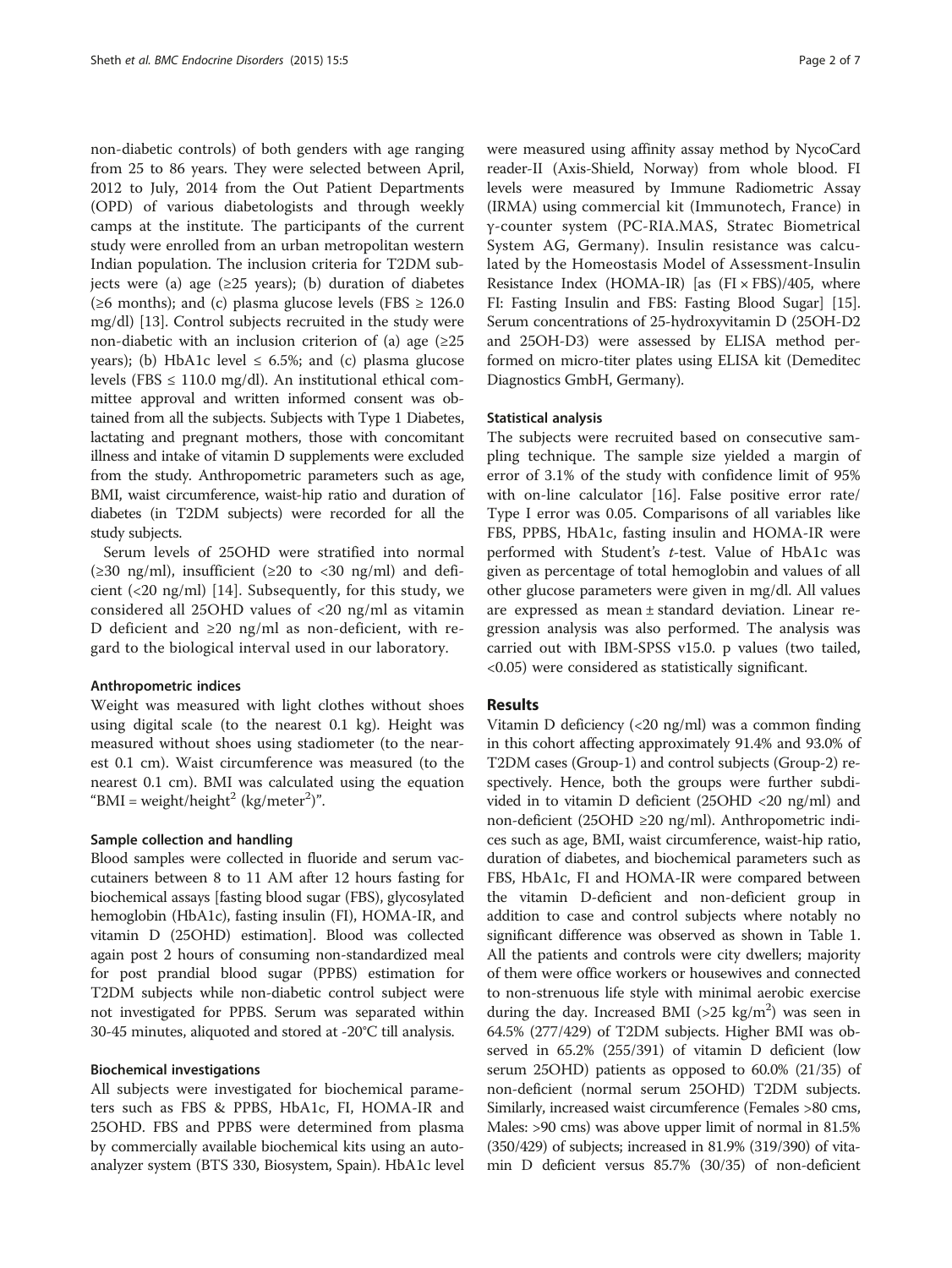| <b>Parameters</b><br>$(T = 912)$   | T2DM Cases ( $N = 429$ ) |                      |         | Non-diabetic Controls ( $N = 483$ ) |                      |         |
|------------------------------------|--------------------------|----------------------|---------|-------------------------------------|----------------------|---------|
|                                    | Serum 25OHD<20 ng/ml     | Serum 25OHD≥20 ng/ml | p value | Serum 25OHD<20 ng/ml                | Serum 25OHD≥20 ng/ml | p value |
|                                    | $Mean \pm SD$            | Mean $\pm$ SD        |         | Mean $\pm$ SD                       | Mean $\pm$ SD        |         |
|                                    | $(n = 392)$              | $(n = 37)$           |         | $(n = 449)$                         | $(n = 34)$           |         |
| Anthropometric indices             |                          |                      |         |                                     |                      |         |
| Age (Years)                        | $56.37 \pm 10.34$        | $57.79 \pm 12.19$    | 0.44    | $48.36 \pm 12.78$                   | $51.44 \pm 13.51$    | 0.18    |
| BMI ( $\text{Kg/m}^2$ )            | $27.17 \pm 5.14$         | $26.50 \pm 3.93$     | 0.44    | $25.78 \pm 4.54$                    | $26.68 \pm 5.20$     | 0.27    |
| WC (cm)                            | $96.99 \pm 10.68$        | $94.31 \pm 9.21$     | 0.14    | $92.10 \pm 10.71$                   | $91.59 \pm 10.61$    | 0.78    |
| <b>WHR</b>                         | $0.94 \pm 0.10$          | $0.93 \pm 0.07$      | 0.55    | $0.91 \pm 0.07$                     | $0.89 \pm 0.08$      | 0.11    |
| <b>Duration of</b><br>T2DM (Years) | $8.30 \pm 7.26$          | $11.23 \pm 10.55$    | $0.03*$ | $\overline{\phantom{m}}$            |                      |         |
| <b>Biochemical indices</b>         |                          |                      |         |                                     |                      |         |
| FBS (mg/dl)                        | $150.43 \pm 64.51$       | $138.80 \pm 47.09$   | 0.29    | $88.18 \pm 12.11$                   | $87.88 \pm 13.51$    | 0.89    |
| PPBS (mg/dl)                       | $190.72 \pm 70.50$       | $187.42 \pm 76.74$   | 0.79    | $\overline{\phantom{a}}$            | -                    |         |
| <b>HbA1c</b> (%)                   | $8.36 \pm 1.79$          | $8.26 \pm 2.21$      | 0.75    | $5.67 \pm 0.49$                     | $5.67 \pm 0.54$      | 0.82    |
| FI (uIU/ml)                        | $11.29 \pm 6.95$         | $8.27 \pm 4.17$      | $0.01*$ | $12.11 \pm 5.45$                    | $10.00 \pm 5.00$     | $0.03*$ |
| <b>HOMA-IR</b>                     | $3.93 \pm 3.62$          | $3.04 \pm 2.24$      | $0.04*$ | $2.71 \pm 1.60$                     | $2.20 \pm 1.24$      | 0.08    |

<span id="page-2-0"></span>Table 1 Baseline demographic and biochemical indices of T2DM cases and control subjects according to their vitamin D status

By student's t-test, \*: Significant, SD: Standard deviation.

BMI: Body mass index, WC: Waist circumference, WHR: Waist-Hip-Ratio.

FBS: Fasting Blood Sugar, PPBS: Post-Prandial Blood Sugar, HbA1c: Glycated hemoglobin, FI: Fasting Insulin, HOMA-IR: Homeostasis Model of Assessment-Insulin Resistance Index.

Vitamin D-Deficient: 25OHD <20ng/ml.

Vitamin D-Non-deficient: 25OHD ≥20ng/ml.

T2DM subjects. The waist : hip ratio (WHR) also followed a similar pattern of increased WHR (Females: >0.85, Males: >0.90) in 83.2% (357/29) of T2DM subjects; 83.8% (328/391) of vitamin D deficient vs 80.0% (28/35) of vitamin D non-deficient T2DM subjects.

Results from linear regression analysis indicate that vitamin D deficiency did not have any statistically significant association with HbA1c levels in both the groups [T2DM:  $r^2 = 0.009$ , p = 0.057 (95% CI = -0.095 to 0.003) and Control:  $r^2 = 0.000$ ,  $p = 0.675$  (95% CI = -0.016 to 0.010)] respectively. Similarly, no association was detected in subjects of both the groups with normal vitamin D levels and HbA1c levels [T2DM:  $r^2$  = 0.111, p = 0.045 (95%) CI = -0.156 to -0.002) and Control:  $r^2$  = 0.000, p = 0.964  $(95\% \text{ CI} = -0.011 \text{ to } 0.010)$ ] respectively as shown in Figure [1](#page-3-0).

Additionally, linear regression analysis results between vitamin D levels and HOMA-IR indicate that vitamin D deficiency did not have any statistically significant association with HOMA-IR in both the groups [T2DM:  $r^2 = 0.003$ ,  $p = 0.257$  (95% CI = -0.157 to 0.042) and Control:  $r^2 = 0.000$ ,  $p = 0.647$  (95% CI = -0.053 to 0.035)] respectively. Likewise, no association was seen in subjects of both the groups with normal vitamin D levels and HOMA-IR levels [T2DM:  $r^2 = 0.049$ ,  $p = 0.186$ (95% CI = -0.135 to 0.027) and Control:  $r^2$  = 0.039, p = 0.221

 $(95\% \text{ CI} = -0.034 \text{ to } 0.013)$ ] respectively as described in Figure [2](#page-4-0).

# **Discussion**

The increasing incidence of T2DM is taking a great toll of health resources. This has laid a number of research studies related to life style, environmental and nutritional factors in an attempt to ameliorate its burden. The diverse effect of vitamin D on glucose and calcium homeostasis [\[17](#page-6-0)] has made it an ideal contender to know its role in glycemic control in T2DM. India being a vast tropical country geographically spreading from 8.4° N latitude to 37.6° N latitude, it is expected that sufficient sunlight is received throughout the year [\[14,18,19](#page-6-0)]. Regardless of this vitamin D deficiency has been observed more commonly in earlier studies from India [\[14,19](#page-6-0)]. The present study has also shown a higher incidence (91.4%) of vitamin D deficiency in overall recruited subjects indicating that both T2DM (91.4%) subjects and non-diabetic control subjects (93.0%) were equally deficient. This is in accordance with other studies demonstrating low serum vitamin D levels in 70% to 100% populations across India [[14](#page-6-0),[18](#page-6-0),[19](#page-6-0)]. This is likely to be due to increased skin pigmentation, low exposure to direct sunlight, obesity and malabsorption, as has been observed by several studies from India [[14,18](#page-6-0),[19](#page-6-0)]. It has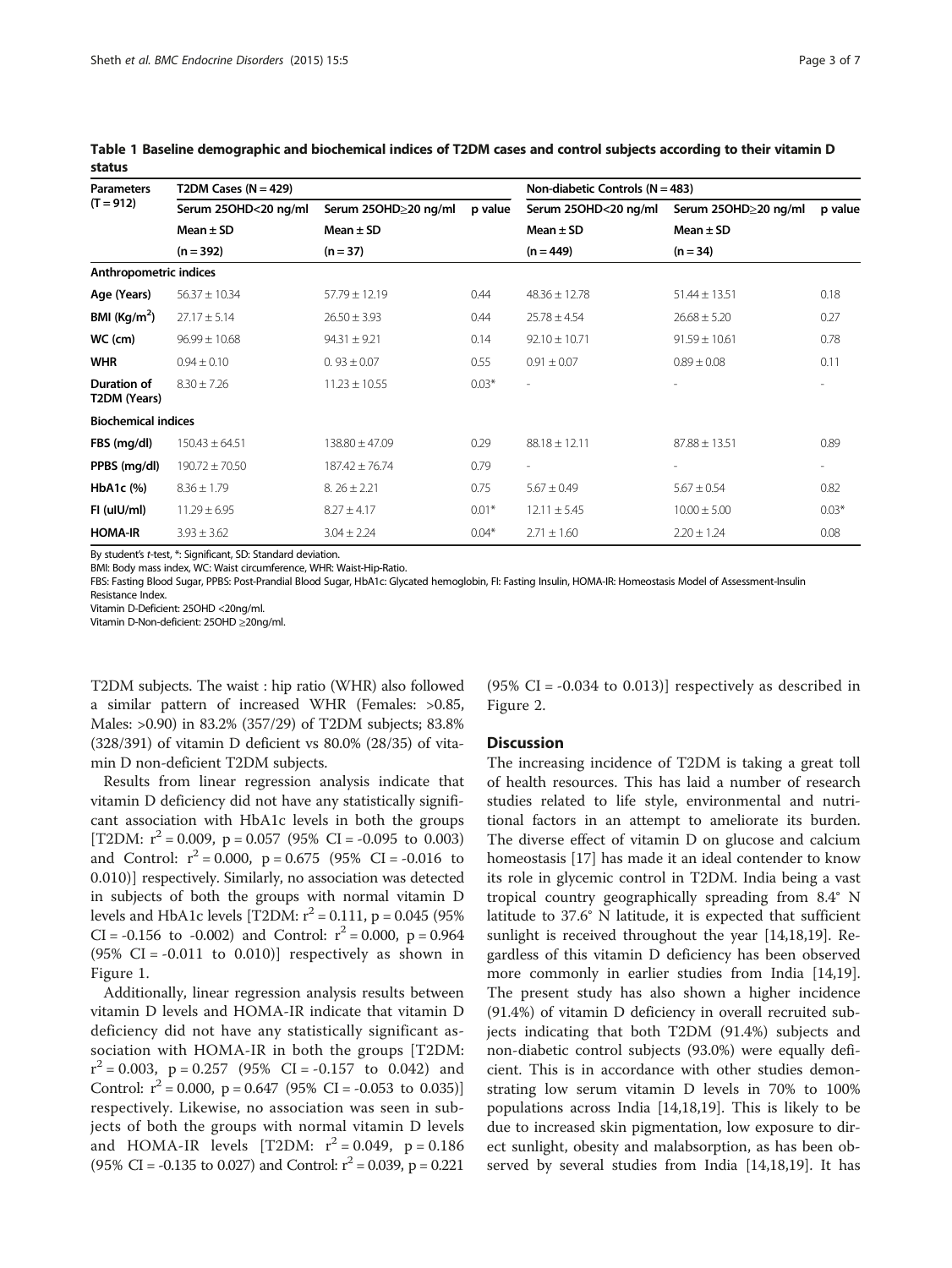<span id="page-3-0"></span>

been argued by Lo *et al.* that to meet an adequate requirement of vitamin D, people in India require sun exposure almost double than Caucasians due to increased skin pigmentation [[20-22](#page-6-0)]. Life style factors like in-door working or working in close environment with minimum sun exposure is also likely for high prevalence of vitamin D deficiency in our population. Normal office hours in India are usually from 11 am to 7 pm while maximum sun exposure and absorption is between 11 am to 2 pm with an UV index of 7-9 required for conversion of 7-dehydrocholesterol to pre-vitamin  $D_3$  [\[18](#page-6-0)]. But this seems to be unrealistic as being a tropical country summers in India are very hot, forcing most of its people to stay indoor during this time. This results in low exposure to the sunlight contributing for very low vitamin D status in our population.

Study by Macdonald et al. [[23](#page-6-0)] has suggested that vitamin D status might not be the only marker of ill health, but also an indicator of lifestyle of an individual like indoor working with restrictions of sunlight exposure, low mobility, dietary habits that might affect long-term health.

Though most of the observational studies cannot demonstrate the cause and effect related to vitamin D, lower vitamin D status might be a reflection of sedentary lifestyle and chronic non-specific illness. It can also be argued that the people with normal levels of vitamin D are in overall good health with better lifestyle and normal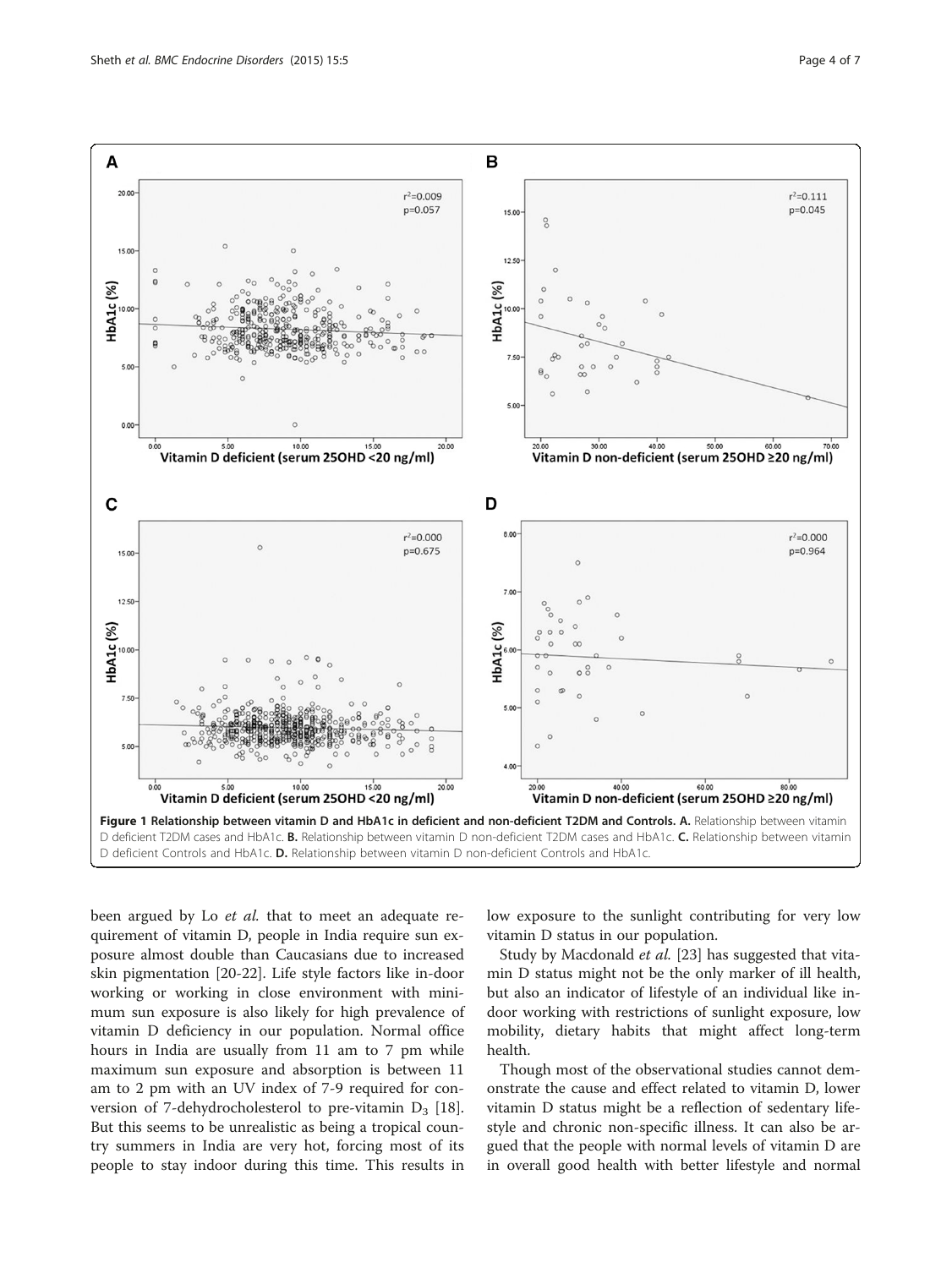<span id="page-4-0"></span>

weight [\[24](#page-6-0)]. Although in a review by Pittas et al. an association between T2DM and low vitamin-D levels has been demonstrated [[10\]](#page-6-0). Nonetheless, vitamin-D supplementation was not found to be effective in reducing HbA1c as stated by Melville in his news report [\[25\]](#page-6-0). Our finding of absence of significant association of hemoglobin glycation with vitamin D further questions its definitive role in T2DM except for poor lifestyle in our overall population. Luo et al. also showed that within T2DM subjects, regardless of a common finding of vitamin D deficiency, low vitamin D is associated neither with increased prevalence of the metabolic syndrome, nor is there any association with glycemic control [\[17\]](#page-6-0).

Several mechanisms like activation of vitamin D receptor and calcium homeostasis involving impaired pancreatic-β cell function and insulin resistance in T2DM have been suggested [[10](#page-6-0)]. This has been confirmed by *in vitro* studies in animal models suggesting its role in improving insulin sensitivity and secretion [\[10,17,26\]](#page-6-0), though the associations between 25OHD, glucose homeostasis, and insulin resistance in humans seems to be inconsistent [\[26](#page-6-0)]. Also a number of studies have shown a consistent inverse association between vitamin D level or vitamin D intake on the incidence of T2DM [[3,4](#page-6-0)], but our study could not demonstrate such relationship. Similar observation has been made in studies from New Zealand overweight adult population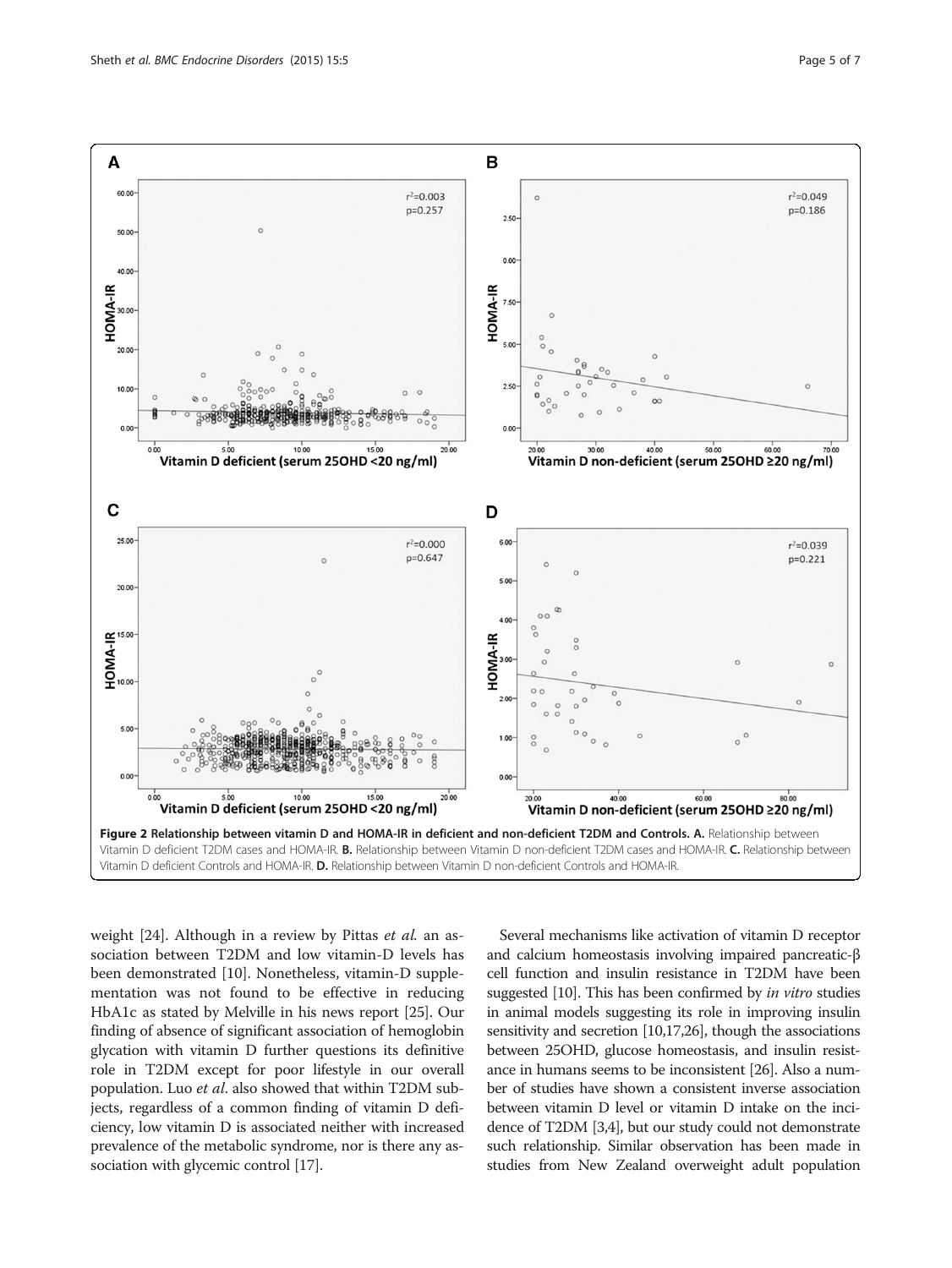and British Caucasians demonstrating a weak relationship between HbA1c and vitamin D levels [[27,28\]](#page-6-0). In a recent study by Davidson et al. on subjects unknown to have diabetes failed to demonstrate the effect of vitamin D supplementation to predict the development of diabetes in pre-diabetic and those with low vitamin D level compared to placebo group [[29\]](#page-6-0). As with the progression in the duration of T2DM, the β-cell reserve attenuates [[30\]](#page-6-0), but in our study we could not observe significant association between HbA1c and HOMA-IR with 25OHD taking into account with the duration of T2DM.

An Australian study by Elkassaby et al. [[31\]](#page-6-0) recently observed a transient improvement in glycemia in T2DM with oral  $D_3$  supplementation without change in either HbA1c or beta cell function and concluded that high dose  $D_3$  has a little or no therapeutic benefit. A similar study from UAE [[32\]](#page-6-0) has also reported no significant change in HbA1c levels after six month of supplementation with vitamin  $D_3$  in vitamin D-deficient obese T2DM patients of Emirati population. A study performed on Indian subjects residing in New Zealand [[33](#page-6-0)] has shown a significant correlation between insulin sensitivity and IR and decrease in FI with vitamin D supplementation while there was a significant negative correlation between HbA1c and vitamin D levels due to supplementation in South Asian subjects in UK [\[34\]](#page-6-0). Though, both the studies were carried out on relatively smaller populations as compared to the one under report. Furthermore, in a review by Pittas et al. it was shown at least in seven trials that vitamin D supplementation has no role on glycemic measures and HOMA-IR (as an indicator of insulin resistance) in participants with normal glucose tolerance [\[35](#page-6-0)]. In addition, no effect of vitamin D supplementation was evident in four out of five trials (with participants from normal glucose tolerance) that reported insulin resistance as an outcome [\[35](#page-6-0)]. A review study by George et al. again argued against vitamin D supplementation for improving glycemic control and insulin resistance in T2DM and non-diabetic subjects [\[36](#page-6-0)]. Moreover, a recent study by Al-Shoumer et al. demonstrated the prevalence of vitamin D deficiency in insulin resistant T2DM and normal subjects, where insulin resistance was not found to be influencing the status of vitamin D [\[37\]](#page-6-0). Further confirming this, Kampmann et al. and Witham et al. showed that improvement in vitamin D status may increase insulin secretion but did not improve insulin resistance and HbA1c in patients with T2DM [\[38,39](#page-6-0)]. This is in concordance with our findings that vitamin D levels did not show any significant linear association with HOMA-IR status in T2DM cases as well as control subjects. This is possibly because the inflammatory mechanisms are extremely stimulated by the diabetic milieu or the β-cell dysfunction, and insulin

resistance is more severe and less reversible by extended duration of diabetes as explained by Luo et al. [[17](#page-6-0)].

# Limitation

The study was a cross sectional study, carried out on urban metropolitan subjects where rural subjects were not included. Moreover, the method used to measure vitamin D levels was ELISA method which is less sensitive to LCMS/MS method.

# Conclusion

Though vitamin D deficiency is prevalent in T2DM and non- diabetic control subjects, its relationship in glycation control or insulin resistance in T2DM subjects could not be confirmed in our population. This is potentially an important finding for public health, demonstrating that improvement in vitamin D status is not the only factor responsible for better health of the individuals but lifestyle and dietary changes seem to play a role which will improve the overall health including hemoglobin glycation and insulin resistance along with vitamin D levels. Whether vitamin D supplementation can delay the onset of diabetes remains to be recognized. Therefore, future studies to clarify the efficacy of vitamin D supplementation in preventing diabetes and pre-diabetes are warranted, especially in populations at high risk.

#### Abbreviations

T2DM: Type 2 Diabetes Mellitus; HbA1c: Glycated Hemoglobin; HOMA-IR: Homeostasis Model of Assessment-Insulin Resistance Index; FBS: Fasting Blood Sugar; PPBS: Post prandial Blood Sugar; IDF: International Diabetes Federation; BMI: Body Mass Index; FI: Fasting Insulin.

#### Competing interests

The authors declare no conflict of interest that could be perceived as prejudicing the impartiality of this research. None of the authors is involved in the financial support that might potentially bias his or her work.

#### Authors' contributions

JS: Conceived and designed the experiments; agreed with manuscript results and conclusions; made critical revisions and approved final version; jointly developed the structure and arguments for the paper. AS: Analysed and interpreted the data, wrote the manuscript; agreed with manuscript results and conclusions. FS: Conceived and designed the experiments; agreed with manuscript results and conclusions; made critical revisions and approved final version. ST: Scrutinized the analysis and interpretation of the data, made critical revisions and approved final version. NS: Made critical revisions and approved final version. PT: Made critical revisions and approved final version. ML: Made critical revisions and approved final version. RV: Conceived and designed the experiments; made critical revisions and approved final version. All authors reviewed and approved of the final manuscript.

#### Acknowledgements

Sincere thanks to Mrs. Jyothi Lekshmi, Dr. Nutan Nabar for their partial technical help. Sincere thanks to clinicians for their cooperation and kind referrals. Special thanks to the staff members of the institute without whose cooperation this study would be difficult. We wish to express pure deep sense of gratitude for the participating subjects and their families who have made this study possible.

#### Funding sources

This part of the study was funded by Gujarat Institute of Chemical Technology (GICT) which we gratefully acknowledge.